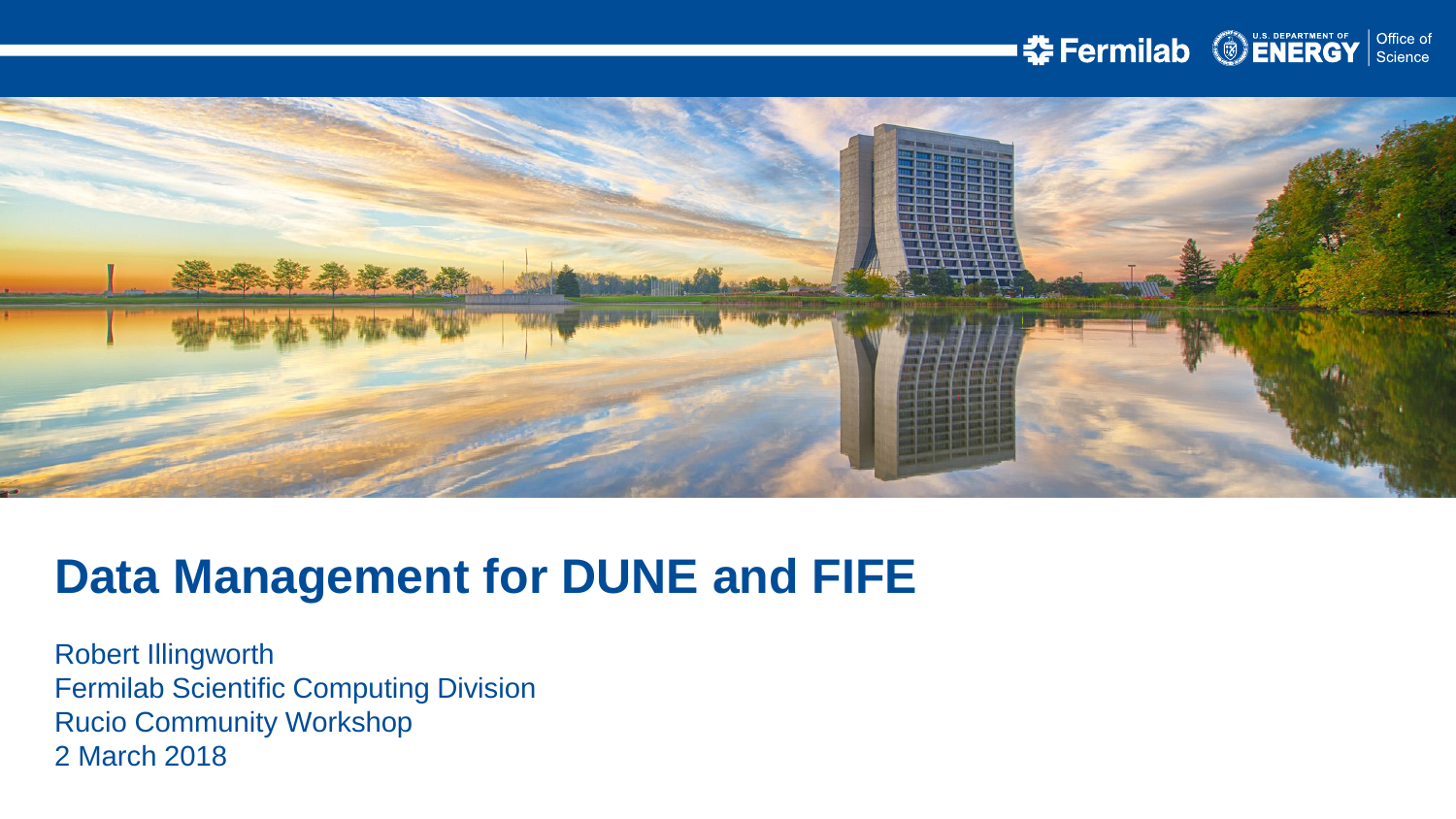#### **Definitions**



조 Fermilab

DUNE – Deep Underground Neutrino Experiment

<http://www.dunescience.org/>

Send a beam of neutrinos from Fermilab to South Dakota starting in ~2026 40kt Liquid Argon TPC Far Detector

Smaller Near Detector at FNAL (tracker/calorimeter)

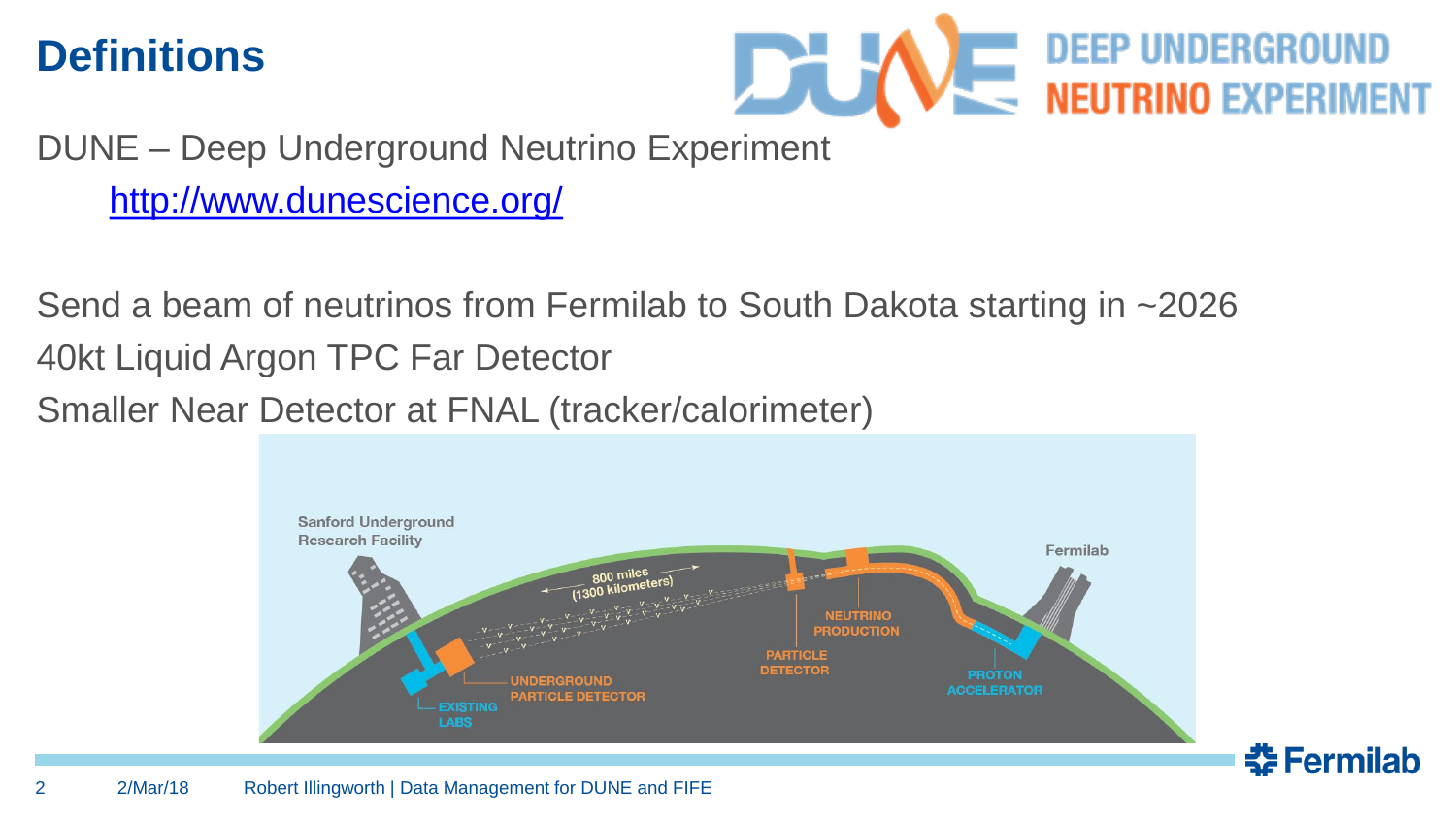#### **Definitions**



# **FABRIC FOR FRONTIER EXPERIMENTS**

#### FIFE – Fabric for Frontier Experiments

- Project to provide common computing services and tools for multiple Fermilab experiments. FIFE is modular so experiments can take what they need, and new tools from outside communities can be incorporated as they develop.
- FIFE experiments are relatively small by recent HEP standards (10s to few 100s of scientists)
	- Usually very limited local computing expertise
- Data is up to  $\sim$  5 PB/yr scale

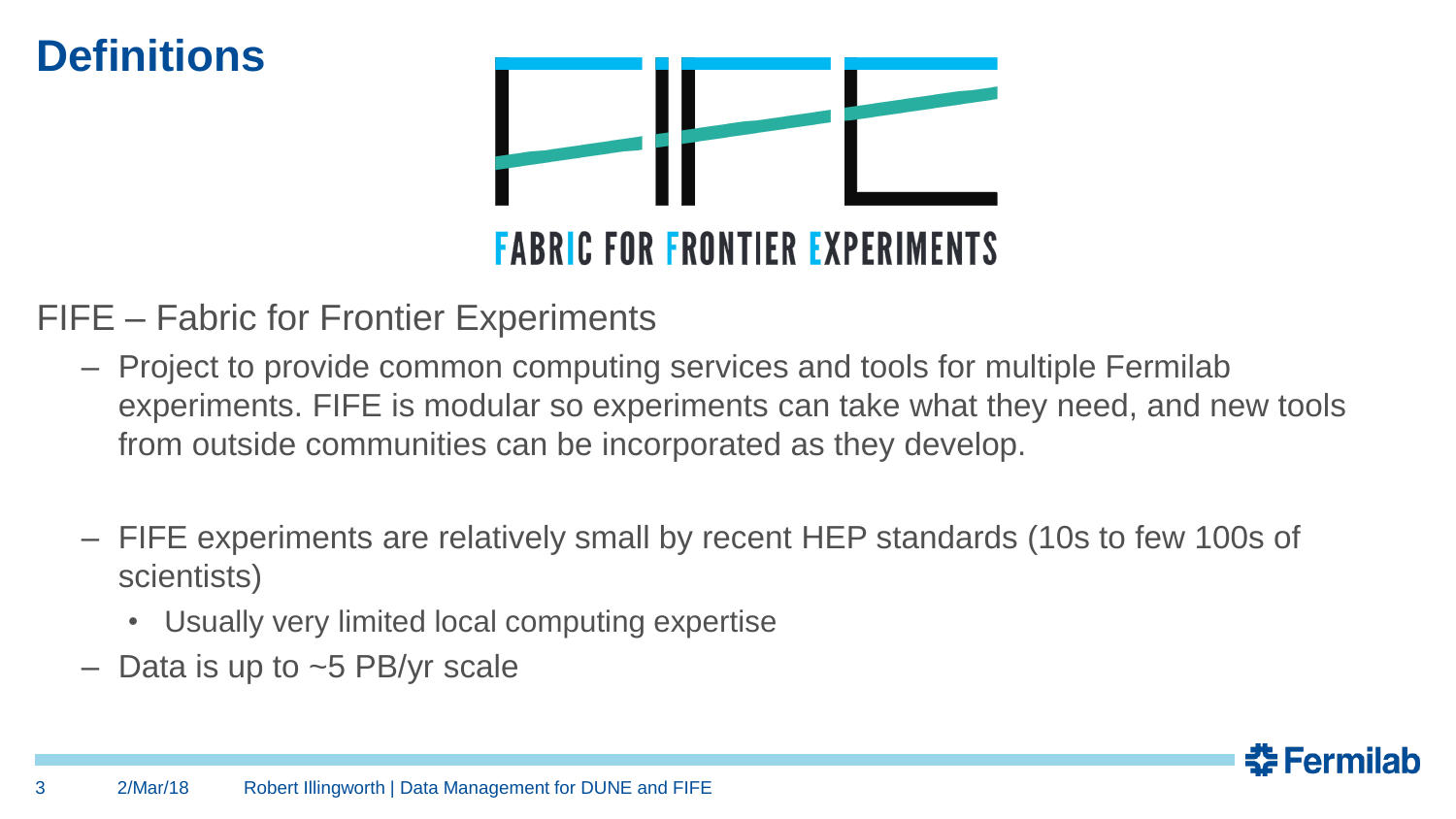# **DUNE and FIFE current DM status**

- DUNE and multiple FIFE experiments are currently using the Fermilab SAM data management system
	- SAM dates back to Tevatron Run II
	- Monolithic metadata catalogue, replica catalogue
		- Rich metadata system with very flexible queries and dataset definitions
	- Operations workload is low: <0.5 FTE support for a dozen experiments (with varying levels of activity)
		- FNAL SCD runs the central services and provides consultation; we don't run experiment operations
		- Getting multiple experiments to use a common system has been a huge gain in reducing the support load

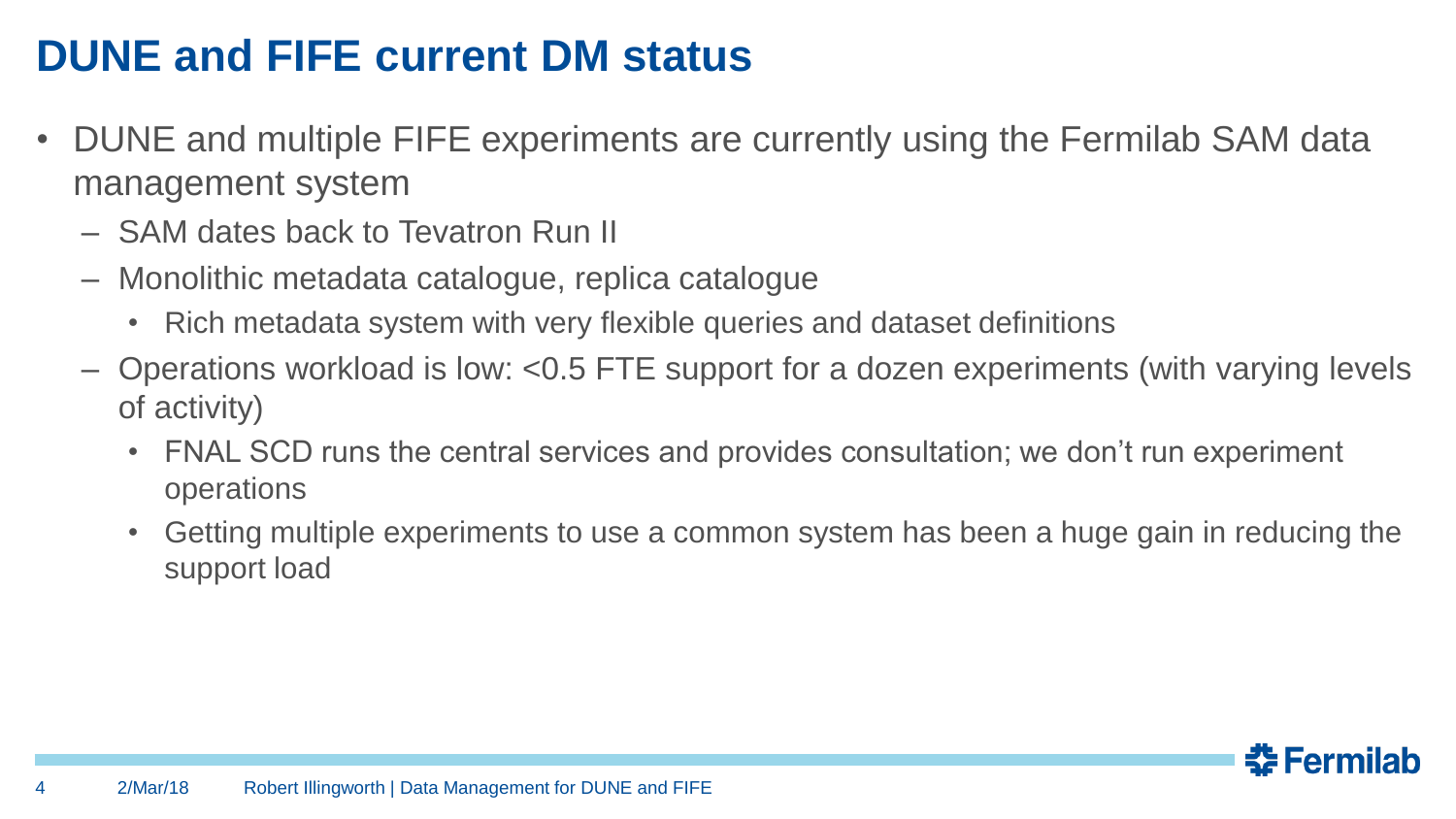# **DUNE and FIFE current DM usage**

- Data workflows are mostly archival and cache-based
	- Archival data uploaded to FNAL tape system
	- Data access done through cache-based access (dCache)
	- Some limited use of replication, but most data access is to the central FNAL copy
- This year the test beam ProtoDUNE will archive data at FNAL + CERN
	- Test beam experiment so the requirements are something of a moving target
		- But you can't really handle multiple PB this way…

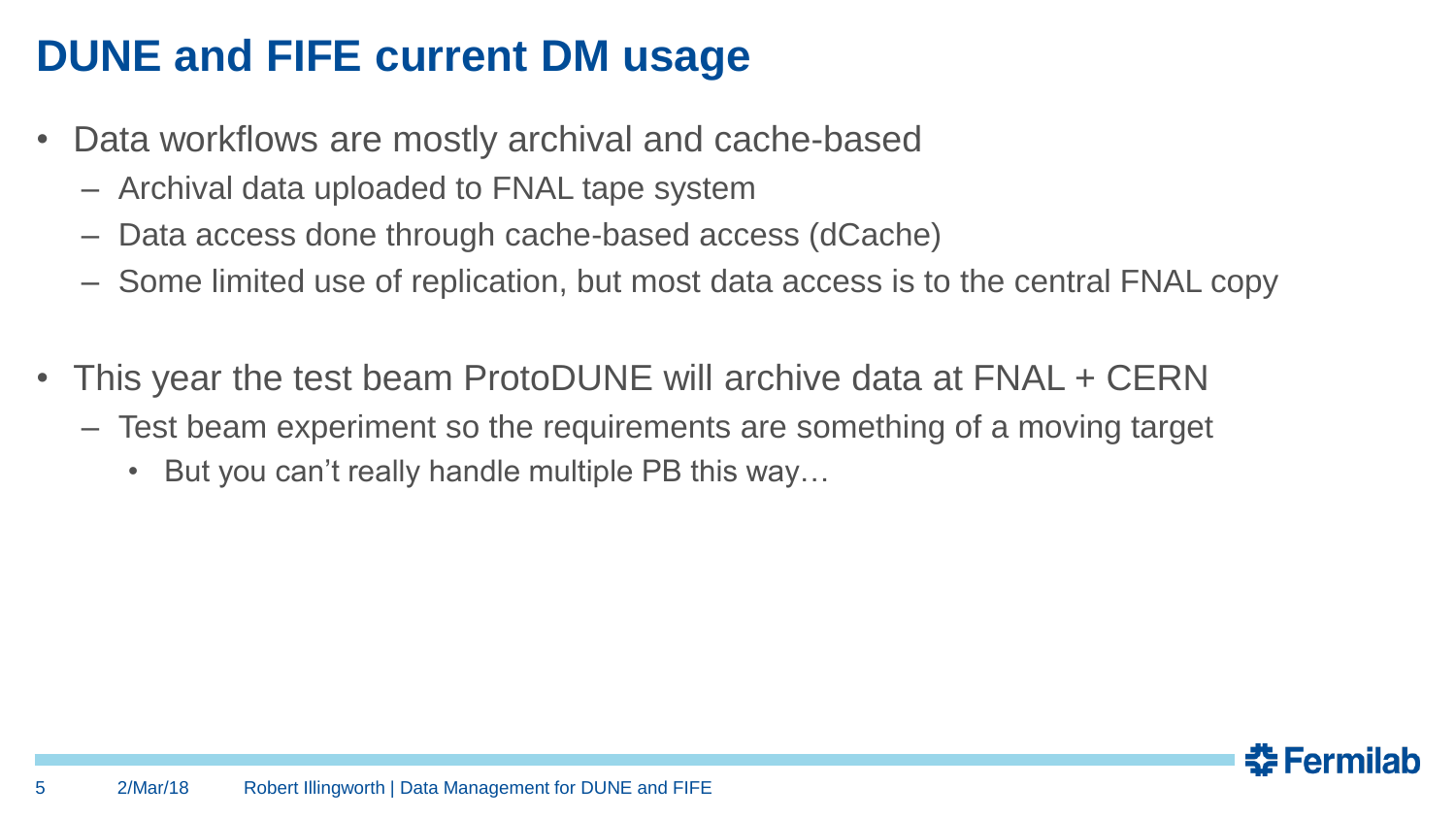## **Common requirements**

- Everyone seems to want to store rich physics metadata
	- We see a lot of abuses
		- file names that track the processing ancestry of the file
		- Text fields in the database contorted to store all sorts of things
	- Linking metadata/datasets to experiment conditions and quality databases is also popular
	- Need APIs that facilitate this
- Interoperability with experiment frameworks
	- Many, but not all, use a common processing framework
	- Need a system that can interface with different workload management systems and frameworks

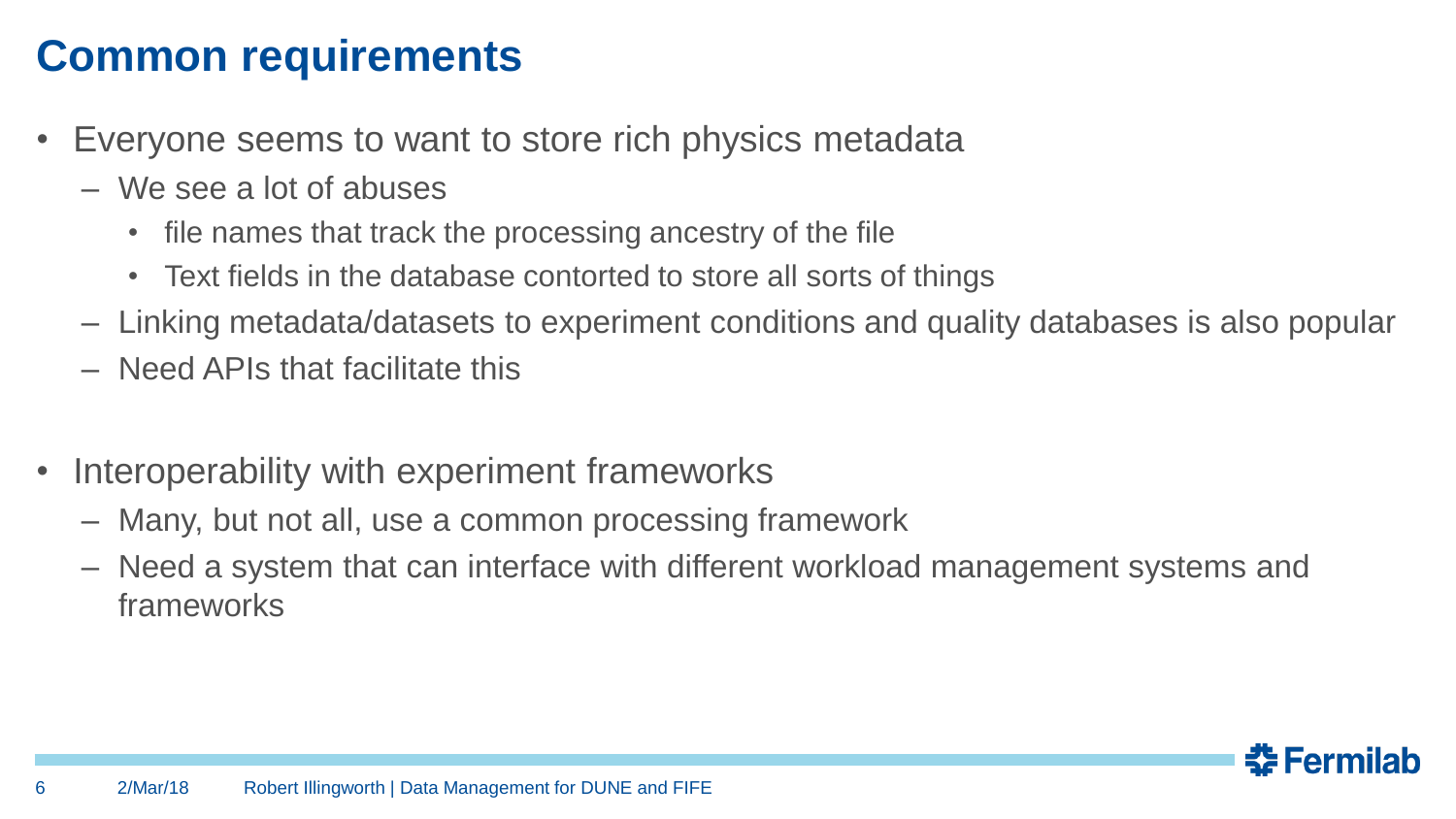## **Common requirements**

- Data lifecycle management
	- This isn't something that most of our experimenters think about
	- Currently they get little assistance
		- The result is that the tape system probably contains a lot of junk, but usually nobody is sure and it's hard to get people to take responsibility for deleting it
		- This isn't viable in the long term
	- We need to force this as a consideration right from the beginning

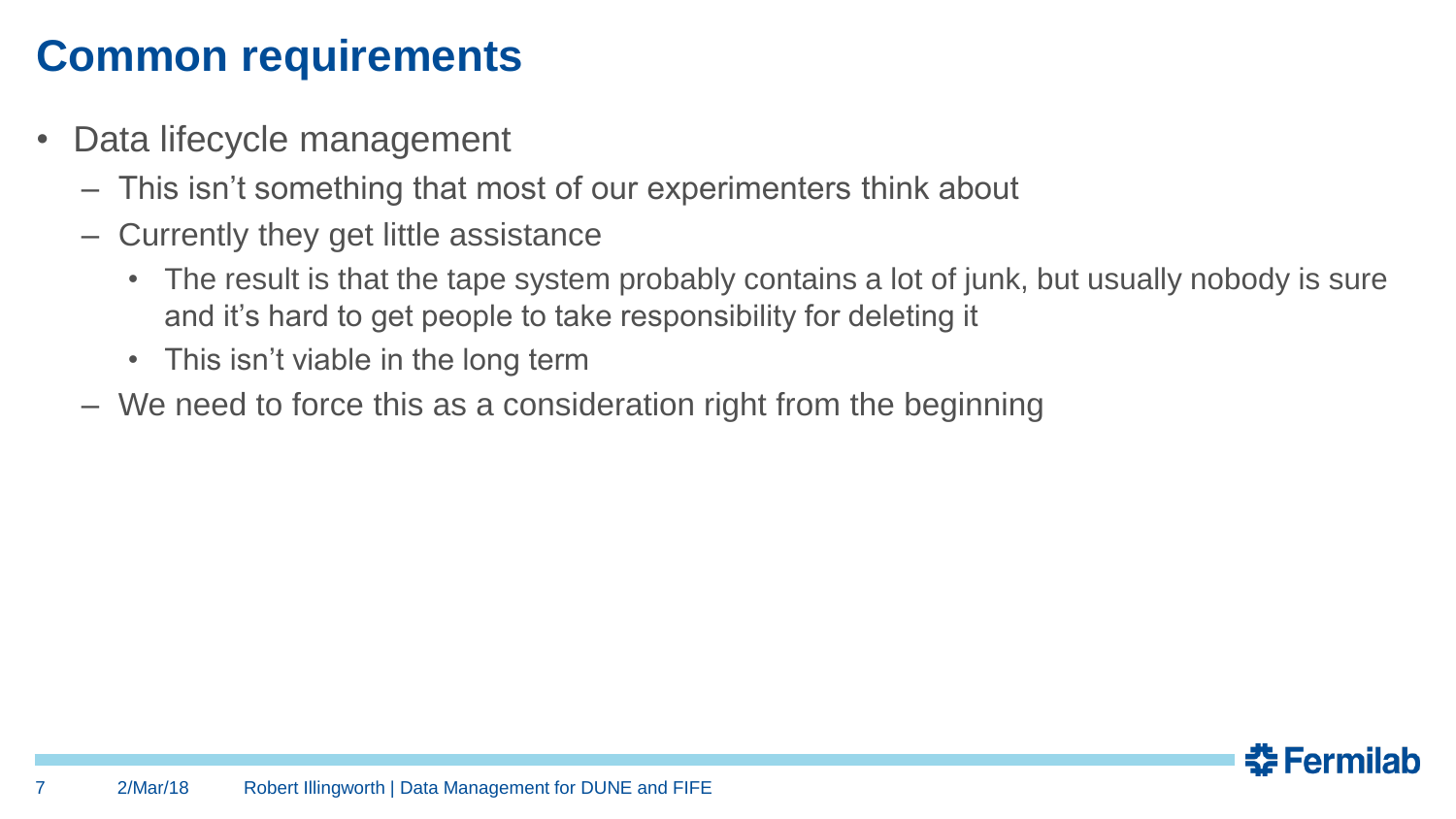# **DUNE requirements**

- Large international collaboration
	- Far detector data will start 1,475 m underground in South Dakota
	- Has to be distributed to FNAL and other archive sites
- Data rates are still somewhat conjectural
	- Depends on matters like choice of readout technology
	- The detector is very large, but mostly empty of activity
		- Typical readout ~1-2 MB
	- Beam events are rare: < 10<sup>5</sup> /yr
	- Cosmic rays: ~10<sup>3</sup>/hr
	- Supernova readout is very large (over ~10s period) but rare
	- DAQ system is working to 30 PB/yr raw data

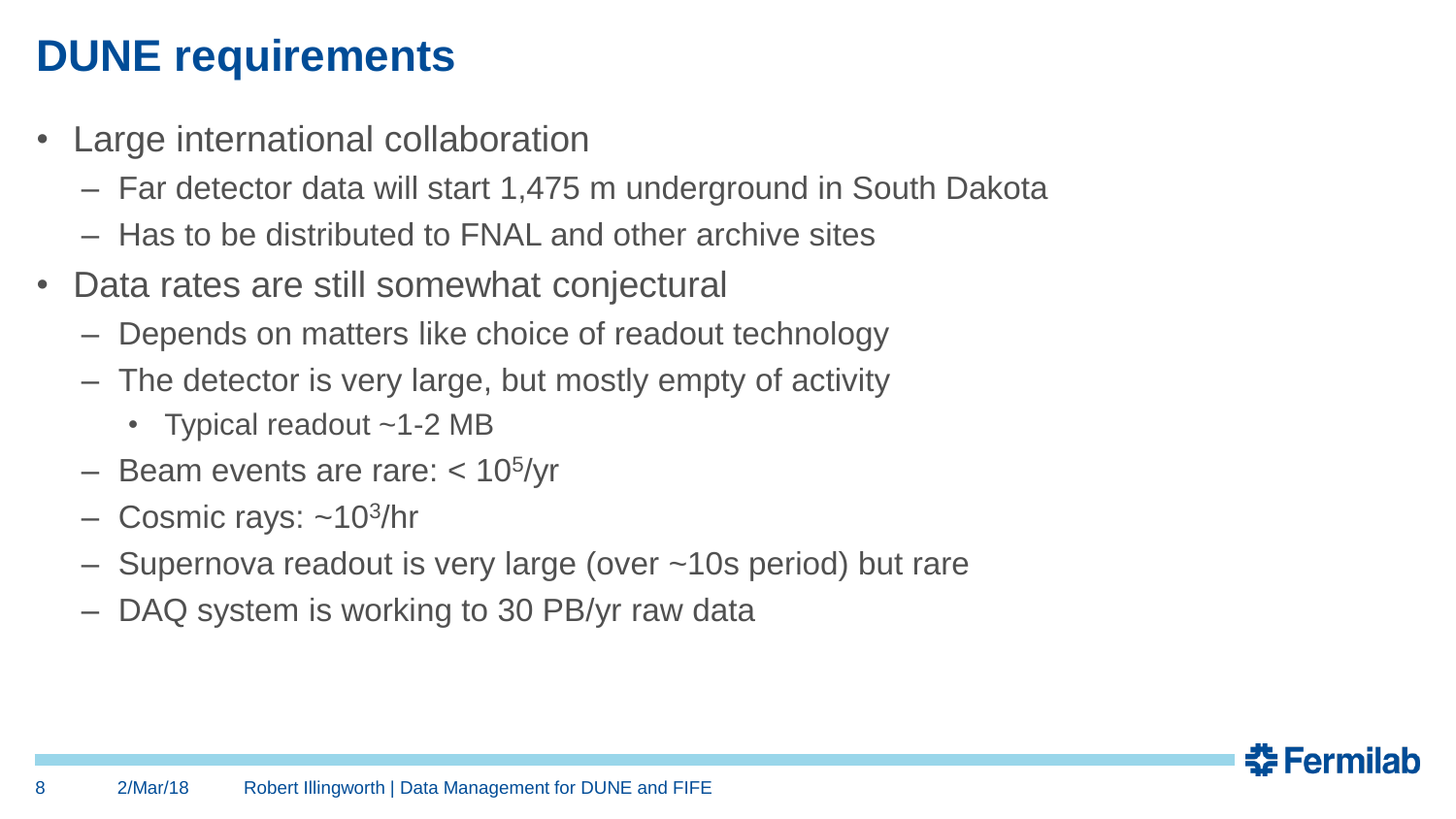# **FIFE experiment requirements**

- FIFE experiments are smaller than DUNE in data rates
	- Scalability is less of a concern
	- Limited or no ability to run services at most sites
- Main requirements are
	- Flexibility: handle varying workflows
	- Easy integration: experiments have limited expertise to get their DAQ & processing workflows adapted to the system. They need something easy to plug into
	- Low experiment workload: again, limited expertise e.g. data replication will have to be automatic or at least policy based; manual management isn't going to work.
	- Low support requirements: we need to support multiple experiments with a small team

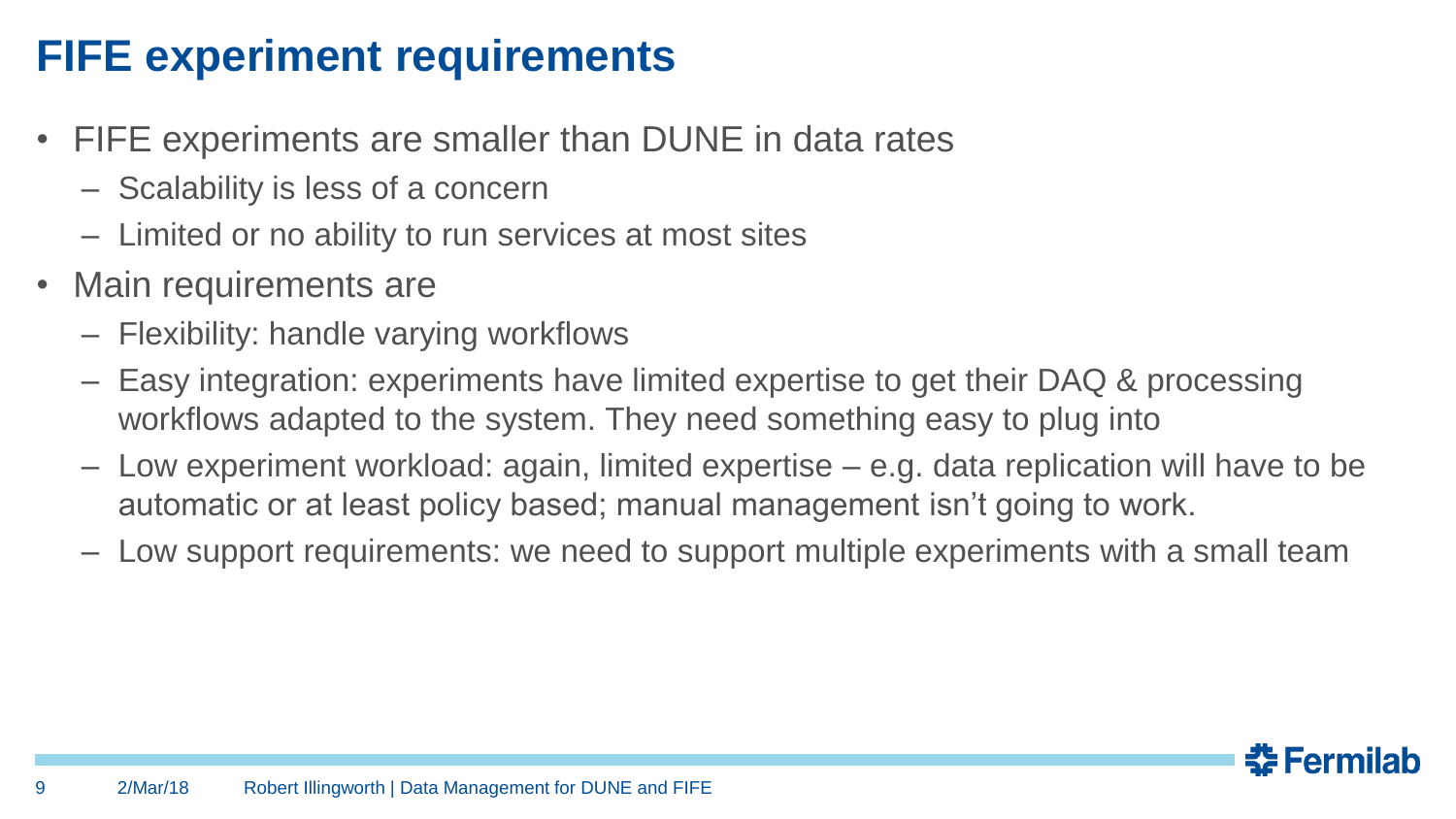# **Unusual (for HEP) workflows**

- Some of the workflows depart slightly from common HEP practices
	- Near and Far detectors: several experiments have detectors at both ends of a long beamline; potentially requiring processing correlated datasets
		- In practice this has not been much of an issue
	- One experiments incorporated data recorded by another
		- Minerva effectively incorporated the Minos detector
		- Access was much simpler because both used the same DM system
	- Rather than traditional track fitting then data classification/reduction, some of the analysis is effectively doing hit level image recognition
		- This workload could potentially benefit from object store style access

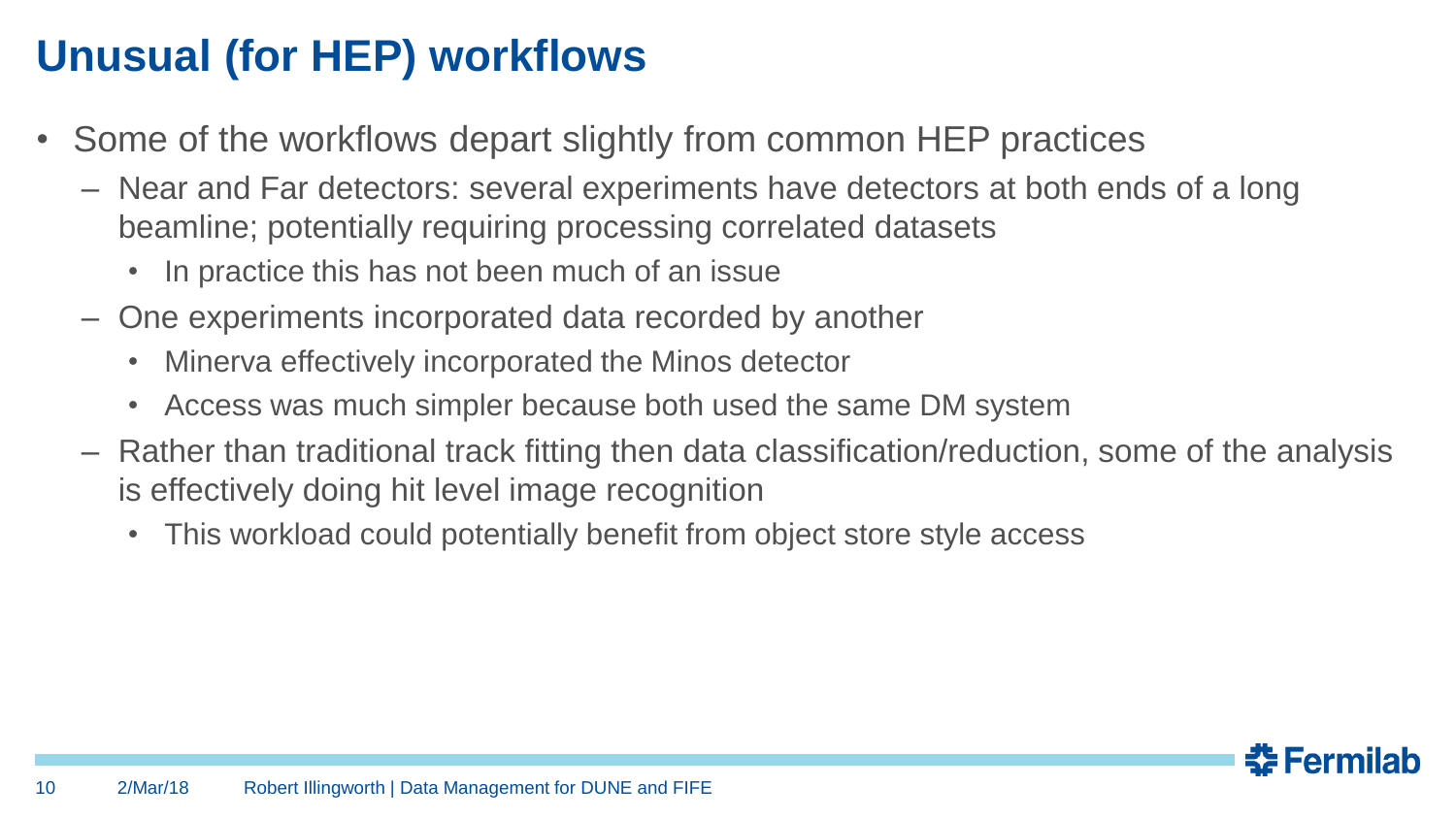#### **Plans**

- The SAM data management basic design dates back 20 years
	- Scalability is a concern
	- Continuing use would likely require major architectural changes
- We're currently evaluating options for the future
	- A suitable community wide (or beyond) system would potentially be a major benefit
	- Existing experiments tend to be very conservative and will only agree to change if a new system is very similar to the old one
	- Upcoming experiments tend to have vaguely defined data models and so can be pushed to adapt
	- Rucio seems to hit many of the requirements
		- We're setting up an evaluation system